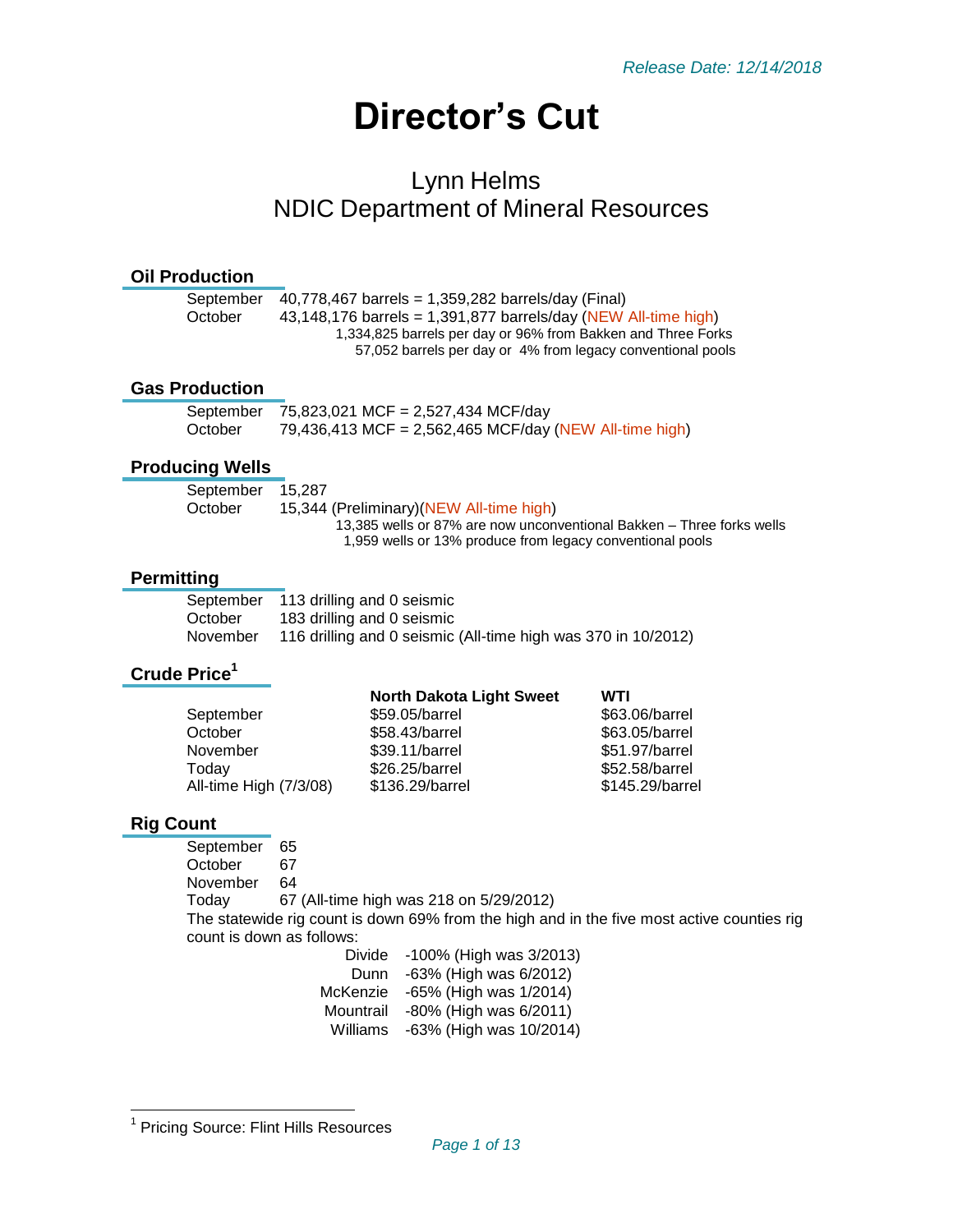# **Comments:**

The drilling rig count was up two from September to October, decreased three from October to November, and is currently up three from November to today. Operators have shifted from running the minimum number of rigs to incremental increases and decreases based on gas capture, completion crew availability, and oil price. Current operator plans are to add 1-5 rigs in 2019 depending on workforce and infrastructure constraints.

The number of well completions has become variable again due to oil price, gas capture, workforce, and weather:

| August    | 130 (Final)      |
|-----------|------------------|
| September | 124 (Final)      |
| October   | 80 (Preliminary) |

OPEC approved a plan to decrease production through the first half of 2019 to balance Venezuela's export collapse and exemptions to US sanctions on Iran. Futures markets and EIA still anticipate oversupply through mid-year 2019. US crude oil inventories are now above the long term average, but falling.



World liquid fuels production and consumption balance

Source: Short-Term Energy Outlook, December 2018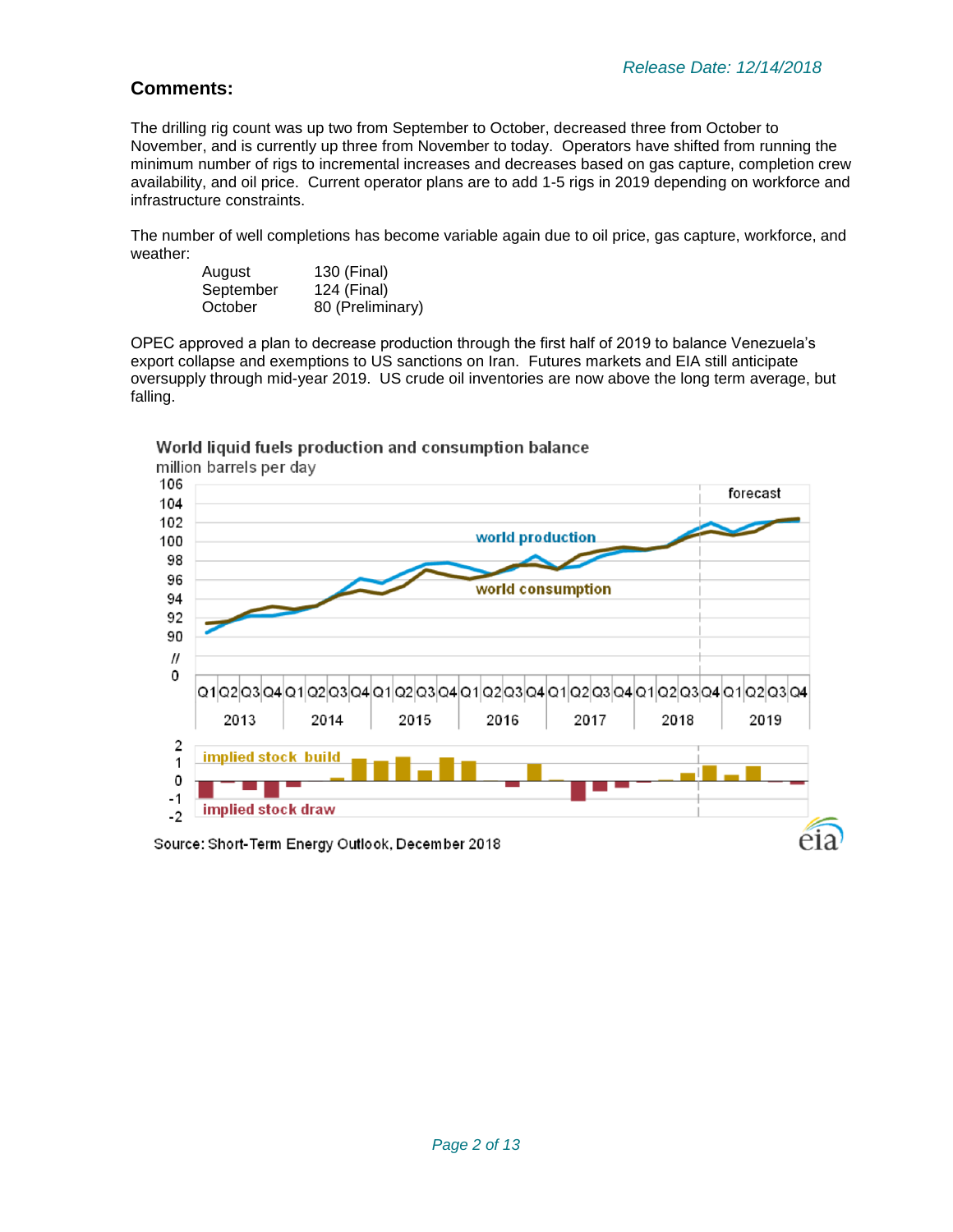

Crude oil stocks (million barrels) and days of supply

Over 99% of drilling now targets the Bakken and Three Forks formations.

Estimated wells waiting on completion<sup>2</sup> is 959, up 31 from the end of September to the end of October. Estimated inactive well count<sup>3</sup> is 1,363, up 23 from the end of September to the end of October.

Crude oil take away capacity including rail deliveries to coastal refineries is more than adequate.

Gas capture, workforce, and competition with the Permian and Anadarko shale oil plays for capital continue to limit drilling rig count. Utilization rate for rigs capable of 20,000+ feet is 60-70% and for shallow well rigs (7,000 feet or less) 40-50%.

Drilling permit activity increased sharply from September to October then decreased the same amount from October to November. Operators continue to maintain a permit inventory that will accommodate varying oil prices for the next 12 months.

Rigs actively drilling on federal surface in the Dakota Prairie Grasslands is down one to two.

Activity on the Fort Berthold Reservation is as follows:

12 drilling rigs (2 on fee lands and 10 on trust lands) 303,247 barrels of oil per day (189,308 from trust lands & 113,939 from fee lands) 1,999 active wells (1,443 on trust lands & 556 on fee lands) 123 wells waiting on completion 387 approved drilling permits (308 on trust lands & 79 on fee lands) 3,581 potential future wells (3,033 on trust lands & 578 on fee lands)

l

 $^2$  The number of wells waiting on completions is an estimate on the part of the director based on idle well count and a typical five year average. Neither the State of North Dakota, nor any agency officer, or employee of the State of North Dakota warrants the accuracy or reliability of this product and shall not be held responsible for any losses caused by this product. Portions of the information may be incorrect or out of date. Any person or entity that relies on any information obtained from this product does so at his or her own risk.

<sup>3</sup> Includes all well types on IA and AB statuses: **IA** = Inactive shut in >3 months and <12 months;

**AB** = Abandoned (Shut in >12 months)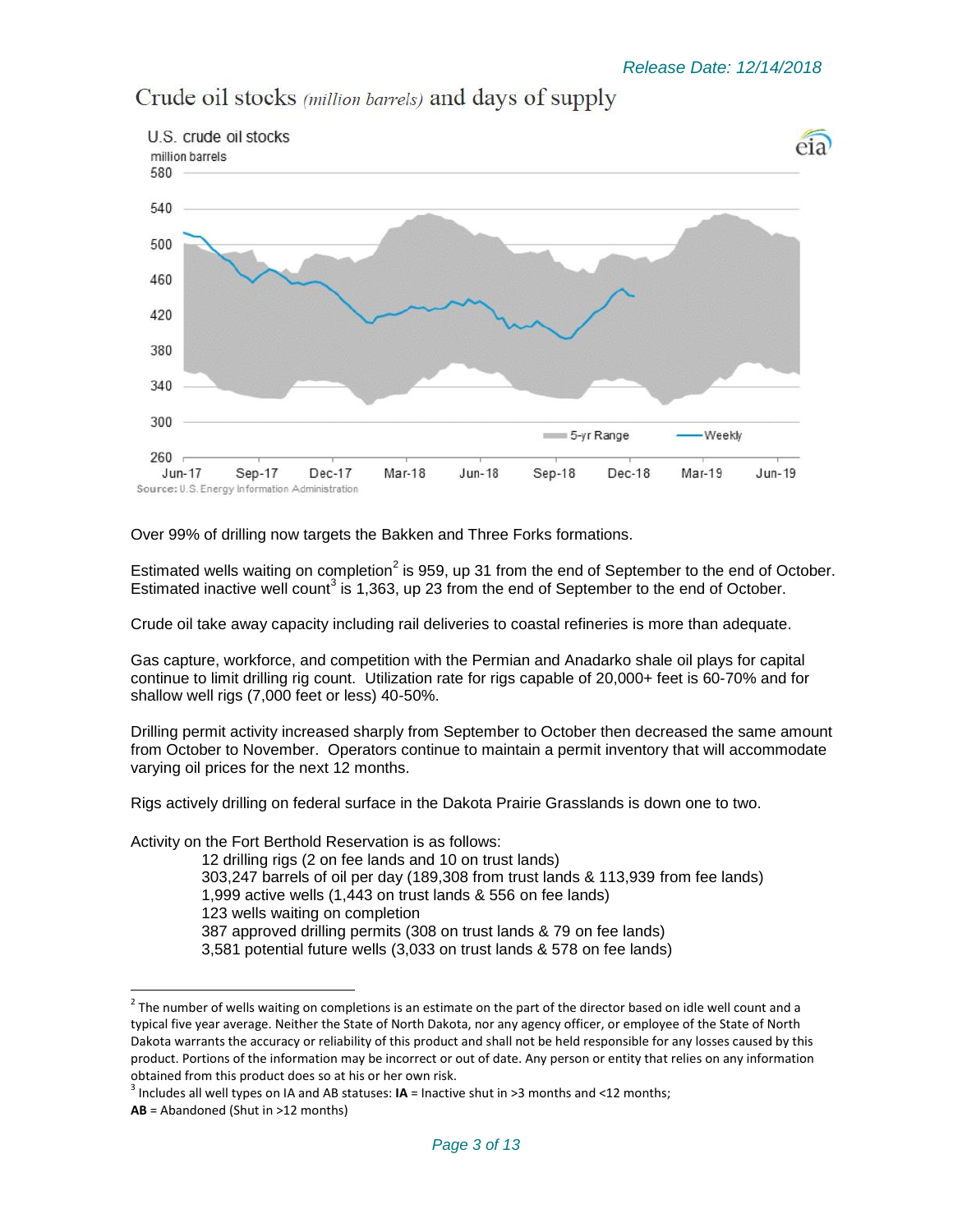Seismic activity is very slow. There are 3 surveys active, 0 recording, 2 NDIC reclamation projects, 0 remediating, 1 suspended, and 3 permitted.

US natural gas storage remained 16% below the five-year average indicating potential for price improvement in the future. North Dakota shallow gas exploration could be economic at future gas prices, but is not at the current price.

The price of natural gas delivered to Northern Border at Watford City is up \$0.44 at \$4.10/MCF. This results in a current oil to gas price ratio of 6 to 1. The state wide percentage of gas flared increased to 20% with the daily volume of gas flared from September to October up 71 to 527 million cubic feet per day. The October Bakken capture percentage was 82%. The historical high flared percent was 36% in 09/2011.

Gas capture statistics are as follows:

| September captured | 62,263,535 MCF = 2,075,451 MCF/day      |
|--------------------|-----------------------------------------|
| October captured   | 63,098,514 MCF = 2,035,436 MCF/day      |
|                    | (All-time high was 2.08BCFD in 09/2018) |
| Statewide          | 80%                                     |
| Statewide Bakken   | 80%                                     |
| Non-FBIR Bakken    | 81%                                     |
| FBIR Bakken        | 73%                                     |
| Trust FBIR Bakken  | 70%                                     |
| Fee FBIR           | 88%                                     |
|                    |                                         |

The Commission has established the following gas capture goals:

- 74% October 1, 2014 through December 31, 2014 77% January 1, 2015 through March 31, 2016 80% April 1, 2016 through October 31, 2016
- 85% November 1, 2016 through October 31, 2018
- 88% November 1, 2018 through October 31, 2020<br>91% Beginning November 1, 2020
- Beginning November 1, 2020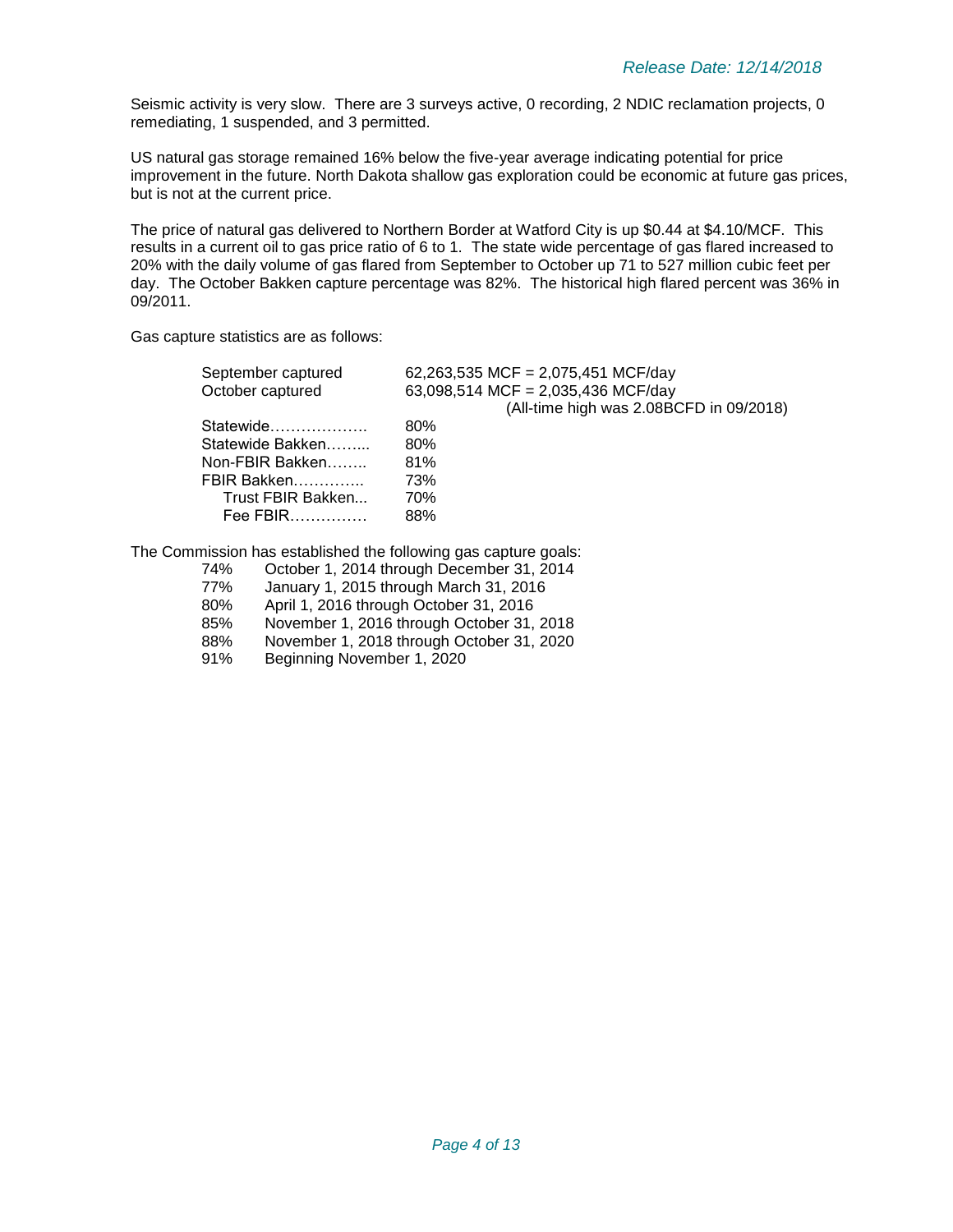# **Agency Updates:**

#### **Bureau of Indian Affairs**

**BIA** has published a new final rule to update the process for obtaining rights of way on Indian land. The rule was published 11/19/15 and became effective 12/21/15. The final rule can be found at [https://www.federalregister.gov/articles/2015/11/19/2015-28548/rights-of-way-on-indian-land.](https://www.federalregister.gov/articles/2015/11/19/2015-28548/rights-of-way-on-indian-land) On 3/11/16, the Western Energy Alliance filed a complaint and motion for a temporary restraining order and/or a preliminary injunction. On 4/19/16, the US District court for the District of North Dakota issued an order denying the motion for a preliminary injunction. Secretary Zinke has expressed interest in revising right of way rules to simplify and speed up the process.

### **Bureau of Land Management**

**BLM** on 6/6/18 BLM published Information Bulletin No. 2018-061 to remind BLM offices of the existing procedures for streamlining NEPA review under applicable statutes, regulations, and guidance and to encourage BLM offices to use these tools consistently and effectively. These tools include: (1) Determinations of NEPA Adequacy (DNAs), (2) statutory and administrative CXs, and (3) oil and gas field-wide programmatic NEPA analyses based on reasonable foreseeable development scenarios that can be used to expedite compliance with NEPA at the APD stage. This IB is a significant step in the right direction for North Dakota oil and gas operators. North Dakota continues to support current legislation in congress and BLM rule making that will further streamline NEPA review and permitting. The IB can be viewed at [https://www.blm.gov/policy/ib-2018-061.](https://www.blm.gov/policy/ib-2018-061)

**BLM** on 6/12/18 BLM published Permanent Instruction Memorandum No. 2018-014 to establish policies and procedures for processing Federal Applications for Permit to Drill (APD) proposing to drill into and produce leased Federal minerals from well pads on entirely non-Federal locations. This IM is a significant step in the right direction for North Dakota property owners, but falls short of the recognition that production of federal minerals from a horizontal well located on state or private surface should not be treated as a major federal action. The IM can be viewed at [https://www.blm.gov/policy/pim-2018-014.](https://www.blm.gov/policy/pim-2018-014)

**BLM** published a new final rule 43 CFR Parts 3100, 3160 and 3170 to update and replace its regulations on venting and flaring of natural gas effective 1/17/16. The final rule can be viewed online at [https://www.blm.gov/programs/energy-and-minerals/oil-and-gas/operations-and](https://www.blm.gov/programs/energy-and-minerals/oil-and-gas/operations-and-production/methane-and-waste-prevention-rule)[production/methane-and-waste-prevention-rule.](https://www.blm.gov/programs/energy-and-minerals/oil-and-gas/operations-and-production/methane-and-waste-prevention-rule) North Dakota, Wyoming, Montana, Western Energy Alliance, and IPAA filed for a preliminary injunction to prevent the rule going into effect until the case is settled. A hearing in Casper, Wyoming was held 1/6/17. On 1/16/17 the court denied all of the petitioners' motions for preliminary injunctions. **On 2/3/17 the US House of Representatives voted 221-191 to approve a Congressional Review Act resolution against the rule.** On 3/28/17 President Trump issued an executive order which in part directs "The Secretary of the Interior shall review the following final rules, and any rules and guidance issued pursuant to them, for consistency with the policy set forth in section 1 of this order and, if appropriate, shall, as soon as practicable, suspend, revise, or rescind the guidance, or publish for notice and comment proposed rules suspending, revising, or rescinding those rules:". This rule is included in the list as item (iv). North Dakota plans to continue active participation in the litigation of this rule until the BLM takes final action eliminating the rule. **On 5/10/17 the Senate voted 51 to 49 against the CRA, allowing the rule to remain in effect.** On 6/27/17 U.S. D. Ct. Judge Skavdahl granted BLM's motion to extend the merits briefing schedule by 90 days, based on BLM's APA 705 stay and BLM's representations regarding its plans to reconsider the VF Rule. Opening briefs were filed 7/3/17. On 7/5/17 California and New Mexico sued BLM in the U.S. District Court for the Northern District of California, seeking a declaratory judgement that BLM's APA 705 stay was illegal and vacating the stay. The relief they request would vacate the stay of the January 2018 compliance et al deadlines, bringing them all back into force. BLM officials encouraged North Dakota to intervene. On 7/12/17 a group of NGOs including the Fort Berthold Protectors of Water and Earth Rights filed a separate suit against the BLM in federal court in the U.S. District Court for the Northern District of California, seeking a declaratory judgement that BLM's APA 705 stay was illegal and vacating the stay. California and New Mexico, along with various environmental groups, have challenged BLM's stay in the Northern District of California, and filed a motion for summary judgment on 7/26/17. On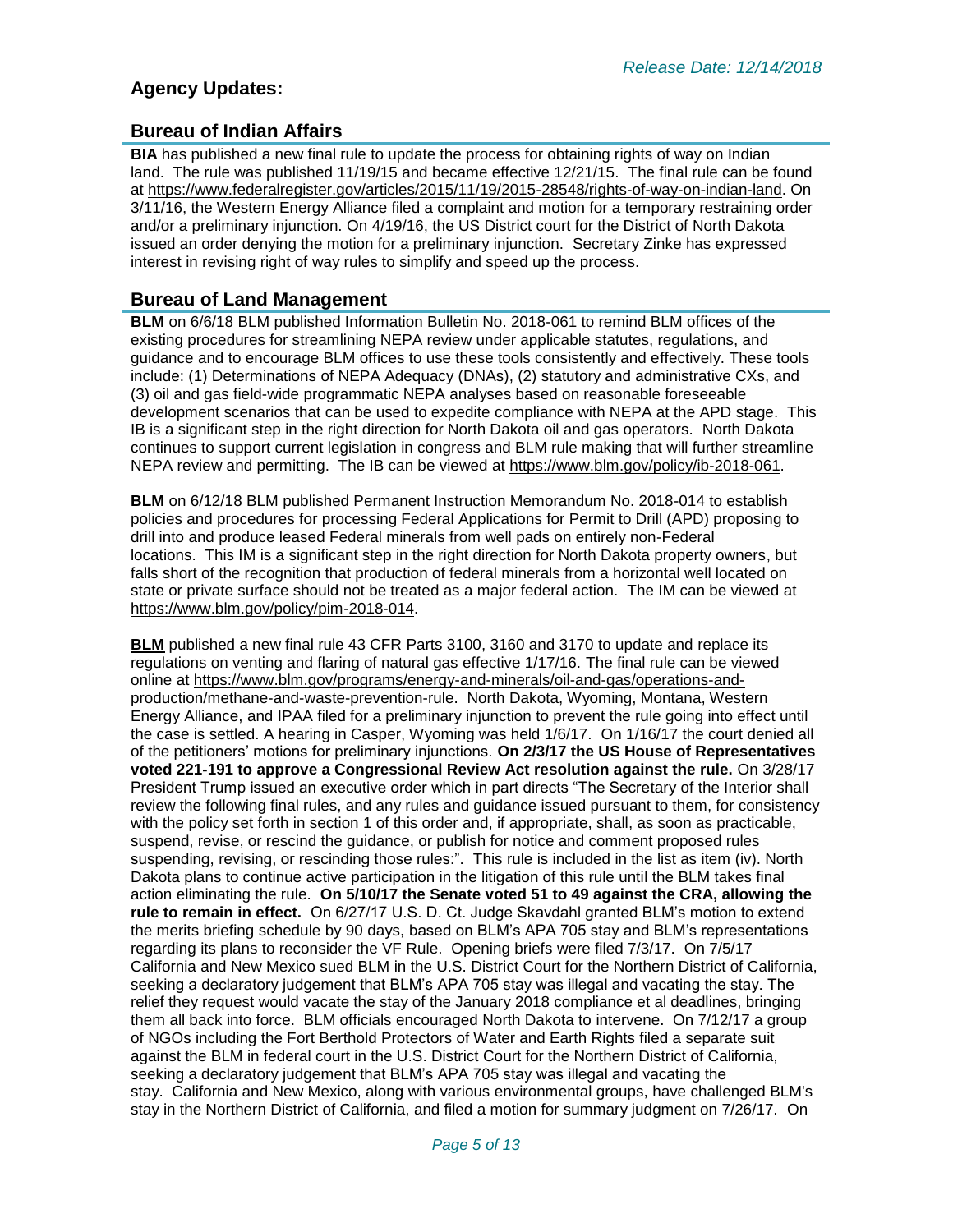#### *Release Date: 12/14/2018*

8/24/17 North Dakota filed a response supporting BLM's motion, a motion to intervene, and a motion to change venue to Wyoming in an attempt to prevent all of the litigation regarding the timing of the Flaring Rule, including the future rulemakings further extending compliance deadlines that BLM has stated that it intends to publish, could end up in front of the magistrate judge in the Northern District of California instead of Judge Skavdahl in Wyoming. On 10/04/17 the federal magistrate judge in the Northern District of California granted the summary judgement motion by California, New Mexico, and several NGOs throwing out BLM's administrative and temporary postponement of several of the future rules compliance dates/obligations. On 10/05/17 the BLM issued a Federal Register Notice for a proposed rule that if finalized will delay certain requirements of the BLM Rule until January 17, 2019. North Dakota submitted comments to (1) support BLM's decision to delay certain compliance requirements and (2) continue to make the record that BLM exceeded its authority to promulgate the rule in the first place with particular emphasis on the specific/unique North Dakota considerations at issue. NDIC comments are available at [http://www.nd.gov/ndic/ic](http://www.nd.gov/ndic/ic-press/dmr-blm-comments17-11.pdf)[press/dmr-blm-comments17-11.pdf.](http://www.nd.gov/ndic/ic-press/dmr-blm-comments17-11.pdf) BLM, the states of CA & NM, and the NGOs supporting the current final rule were granted an extension to file response briefs to December  $11<sup>th</sup>$  in the WY court. Oral arguments are scheduled on December  $18^{th}$ . Judge Skavdahl has indicated he wishes to decide the merits of this case before the major compliance requirements of the current final rule take effect in January of 2018. On 11/29/17 North Dakota filed a response to industry petitioner's motion for a preliminary injunction supporting a preliminary or permanent injunction. On 12/4/17 USDOJ petitioned the 9<sup>th</sup> US Judicial Circuit Court in San Francisco to review and overturn the Northern District of California court's November decision ordering the US Bureau of Land Management to make oil and gas producers comply with the methane emissions requirements while the rules are being reviewed. Briefs in favor of the industry preliminary injunction motion are due on 12/18/17 and briefs responding to BLM's motion to stay the litigation are due on 1/5/18. On 12/7/17 BLM published a rule in the Federal Register delaying the methane regulation until January 2019, saying the previous rule is overly burdensome to industry. Officials said the delay will allow the federal Bureau of Land Management time to review the earlier rule while avoiding tens of millions of dollars in compliance costs to industry that may turn out to be unnecessary. On 12/19/17 BLM was sued by California, New Mexico, and a large group of NGOs in the Northern District of California federal court over the 12/7/17 rule extending certain compliance dates in BLM's 2016 Rule. The complaint requests that BLM's extension rule be set aside and the provisions it relates to reinstated. On 12/26/17 BLM filed a motion seeking to stay the litigation in the U.S. District Court case in WY and to vacate the January 5 briefing deadline, a motion in which the industry trade associations and Montana and Wyoming joined. North Dakota and Texas filed a short response on 12/27/17 asking the Court to deny the motion or allow until 1/12/18 to fully respond to BLM's holiday week motion. On 12/29/17 the Wyoming district court granted BLM's motion to stay the 2016 Rule challenge litigation. On 2/22/18 BLM published a new rule proposal to revise the 2016 final Waste Prevention Rule (also known as the venting and flaring rule). The proposed rule would eliminate duplicative regulatory requirements and re-establish long-standing requirements that the 2016 final rule sought to replace. While the proposed rule is open for public comment generally, the Federal Register notice specifically requests comment on ways that the BLM can reduce the waste of gas by incentivizing the capture, reinjection, or beneficial use of the gas. Public comments on this proposed rule were due to the BLM on or before 4/23/18. NDIC comments can be viewed at [http://www.nd.gov/ndic/ic-press/blm%20comments%20180417.pdf.](http://www.nd.gov/ndic/ic-press/blm%20comments%20180417.pdf) On 2/22/18 Judge Orrick in the Northern District of California entered a preliminary injunction against the BLM's "Suspension Rule" which suspended for one year certain compliance deadlines in BLM's Venting and Fairing Rule. Judge Orrick also denied North Dakota's motion to transfer the case to the District of Wyoming where Judge Skavdahl had stayed the original rule on the grounds that parties were protected by the Suspension Rule. The immediate effect of this decision was to reinstate the BLM Venting and Fairing Rule in full, along with compliance deadlines that became effective January 17, 2018, and remove the protections relied upon by Judge Skavdahl the District of Wyoming case. On 3/7/18 U.S. District Court Judge Skavdahl granted the North Dakota/Texas Motion to lift the stay in the challenge to the BLM's Venting & Flaring Rule. The California Court explicitly adopted North Dakota's central position in intervention - stating that "I express no judgment whatsoever in this opinion on the merits of the [V&F] Rule," showing great deference to Judge Skavdahl and the existing case in his Court and rejecting the California, NM, and NGOs request to uphold the V&F Rule. Judge Skavdahl's Lift Stay Order gives BLM until March 14 to file its response to North Dakota/Texas, as well as to the motions filed by Wyoming/Montana and Industry, with reply briefs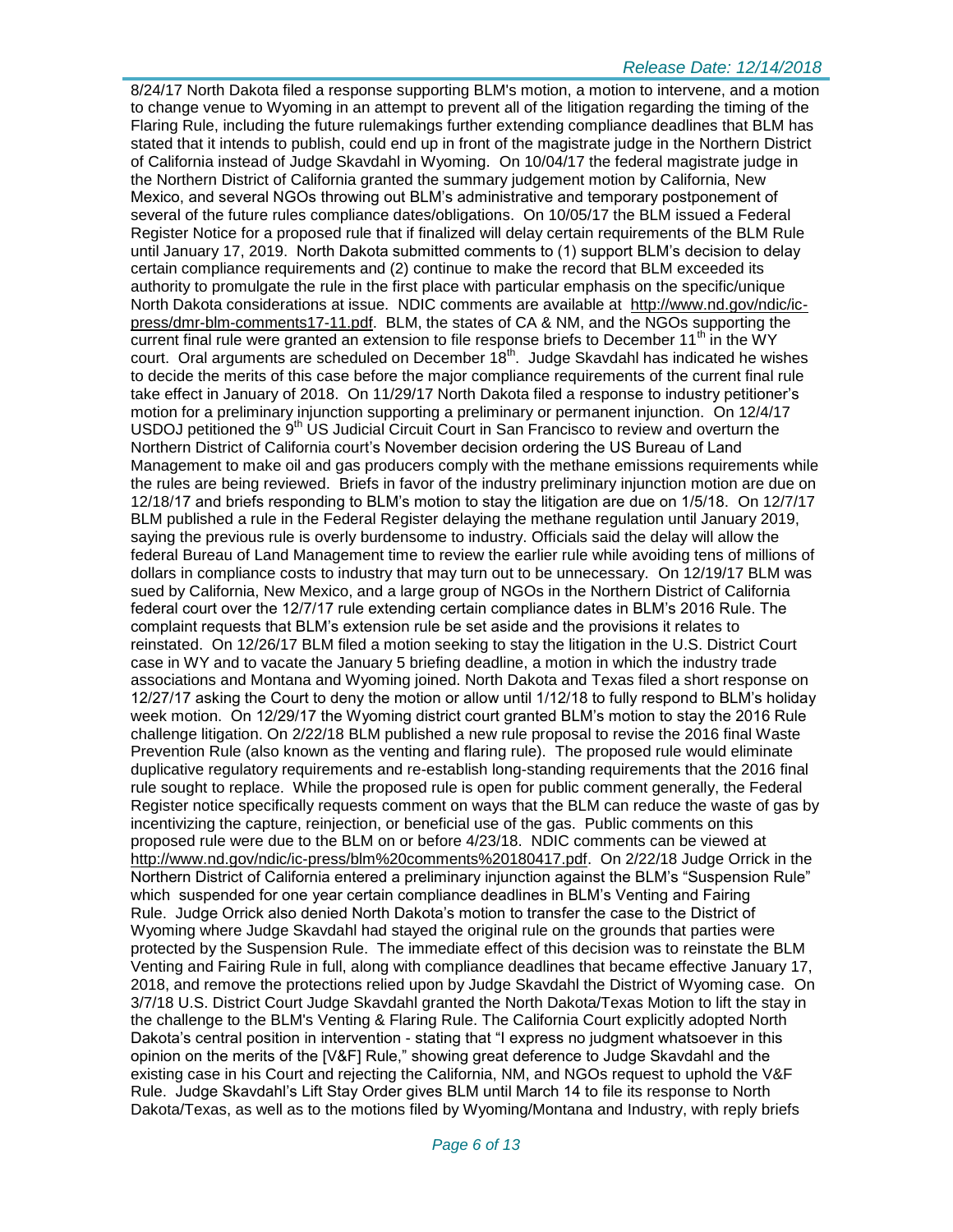#### *Release Date: 12/14/2018*

due March 21. Wyoming/Montana are seeking a partial stay of the VF Rule under Section 705, and Industry is seeking a partial Preliminary Injunction of the Rule. On 4/4/18 U.S. District Judge Skavdahl issued an order granting Wyoming's request for a partial stay of the Rule under Section 705 of the APA. The Court's limited Stay Order provides immediate relief to industry, but the balance of the Rule, including BLM's unlawful exercise of authority over State and private mineral interests through an over-inclusive application of communitization remains. The Court denied the North Dakota/Texas motion to move forward to complete briefing on the merits, and also denied industry's motion for a preliminary injunction. The Court expressed frustration with " the administrative dysfunction" reflected by this case as it ping-pongs between the District Courts of Wyoming and the N.D. of CA and BLM's various attempts to delay, rescind or replace the Rule, concluding that "going forward on the merits at this point remains a waste of judicial resources and disregards prudential ripeness concerns." On 4/5/18 15 NGOs filed a Notice of Appeal with the 10th Circuit. California & New Mexico followed suit on 4/5/18 and have now also filed an appeal with the 10th Circuit. On 9/12/18 North Dakota filed a brief in the 10<sup>th</sup> Circuit Court of Appeals urging the Court, if it chooses to reverse the Wyoming district court's Stay Order, to remand the case back to the Wyoming district court with direction to finish this protracted legal process by promptly proceeding to a ruling on the merits. On 9/18/18 BLM issued their final rule revising the Obama-era Waste Prevention Rule, also referred to as the venting and flaring rule. The new rule will better align venting and flaring regulations with President Trump's priorities on energy development, job creation, and reduced compliance costs. These changes will also allow BLM to recognize existing state regulatory efforts and avoid duplicative requirements. In response to comments and after further consideration, the BLM made the following modifications to the proposed rule in this final rule: (1) Clarification that the 24-hour limit on royalty-free flaring during downhole well maintenance and liquids unloading in § 3179.104 applies "per event"; (2) Addition of a standard for "applicable rules, regulations, or orders" of a State regulatory agency or tribe in § 3179.201(a); and (3) Addition of a provision allowing for tribes to seek BLM approval to have tribal rules apply in place of any or all of the provisions of subpart 3179. The revised rule goes into effect on 11/27/18. On 9/28/18 a coalition of 17 conservation and tribal citizen groups filed a lawsuit challenging the decision to revise the Bureau of Land Management's Waste Prevention Rule, stating that the rule violates a number of existing federal policies. The states of New Mexico and California also filed a lawsuit challenging BLM's action. The BLM and NDIC as well as the BLM and MHA are working on agreements to implement section 3179.201.

**BLM** revised final regulations for hydraulic fracturing on federal and Indian lands were published in the CFR on 3/26/15 and they were scheduled to go into effect 6/24/15. North Dakota, Colorado, Utah, Wyoming, Western Energy Alliance, and IPAA filed for a preliminary injunction to prevent the rules going into effect until the case is settled. Following a lengthy hearing in Casper, Wyoming on 6/23/15, the court issued a stay on the rules. On 9/30/15 the court granted a preliminary injunction, preventing the rules from being enforced until litigation on the rule is final. The 10<sup>th</sup> Circuit Court of Appeals issued an order 3/10/16 denying the industry alternative motion for a stay. On 6/21/16 the court found the rule to be unlawful and ordered it set aside. The plaintiffs filed a motion with the US Court of Appeals for the Tenth Circuit to dismiss the appeal of the preliminary injunction. The Department of Justice on behalf of the BLM and the intervening environmental groups filed an appeal of the decision on the rule and oppose the motion to dismiss the appeal of the preliminary injunction. The North Dakota Response Brief to the US Court of Appeals for the Tenth Circuit was filed 9/15/16. NDIC comments on the rule can be found at [http://www.nd.gov/ndic/ic-press/BLM](http://www.nd.gov/ndic/ic-press/BLM-comments-120625.pdf)[comments-120625.pdf.](http://www.nd.gov/ndic/ic-press/BLM-comments-120625.pdf) On 3/28/17 President Trump issued an executive order which in part directs "The Secretary of the Interior shall review the following final rules, and any rules and guidance issued pursuant to them, for consistency with the policy set forth in section 1 of this order and, if appropriate, shall, as soon as practicable, suspend, revise, or rescind the guidance, or publish for notice and comment proposed rules suspending, revising, or rescinding those rules". This rule is included in the list as item (i). On 5/4/2017 BLM filed a request asking the court to hold the appeal in abeyance as it will "soon" initiate a rulemaking process to revise or rescind the 2015 Rule, that it had the authority to issue the Rule, but conceding that the Rule does not reflect BLM's current priorities or policies, as reflected in certain recent Presidential Executive Orders. After the BLM submitted its filings the 10th Circuit Court Appeals immediately directed the petitioners (including North Dakota) and the intervenors to file briefs by 6/5/17 to respond to BLM's position. Two amicus groups that submitted merits briefs (the law school professors and former DOI officials) filed supplemental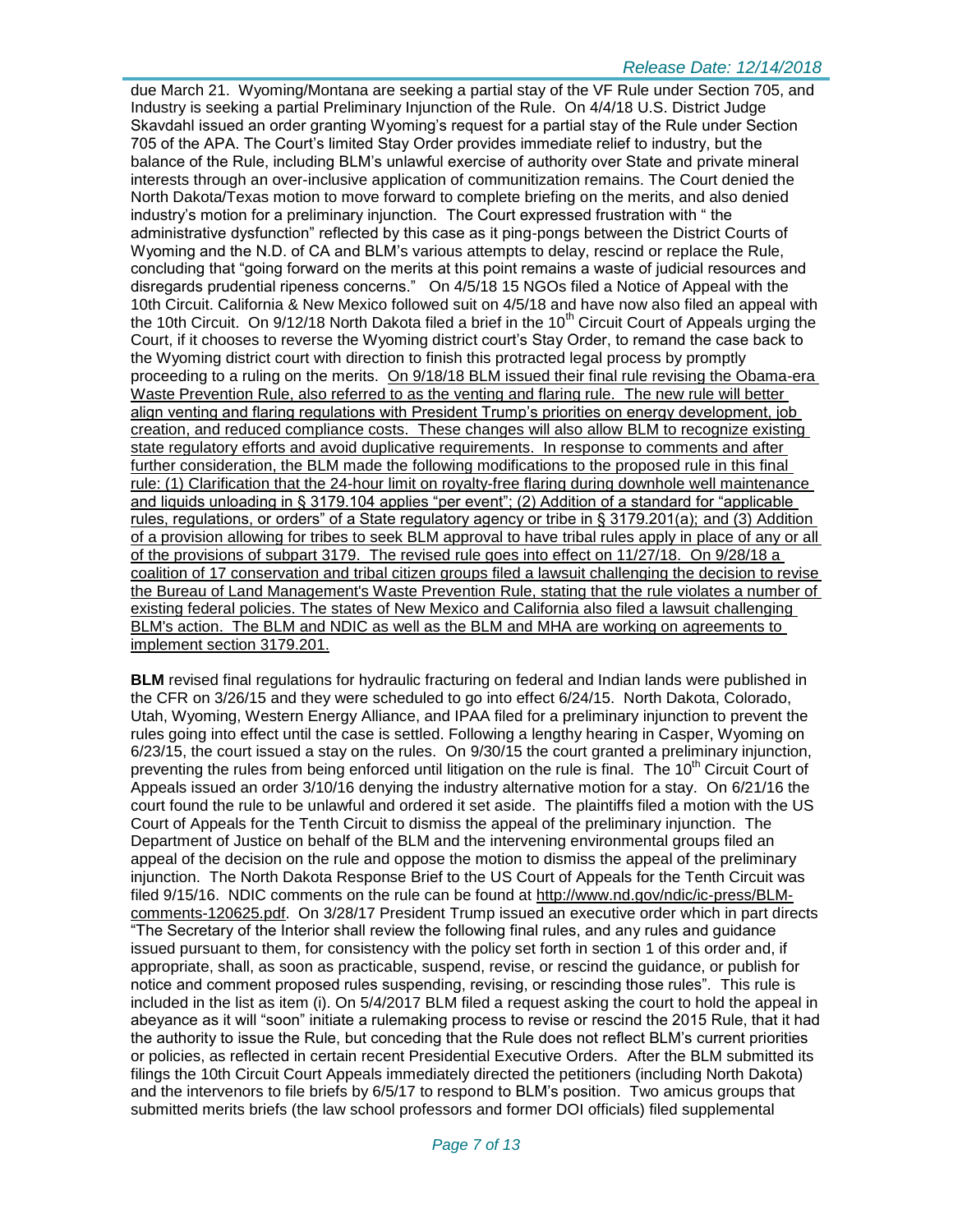amicus briefs on the questions posed by the Court following the change of Administrations. The Court's Supplemental Order authorized the filing of these additional amicus briefs. Both briefs seek to capitalize on the BLM's continued insistence that it had the authority to issue the Rule (but concede that the 2015 HF Rule does not reflect BLM's current priorities or policies as reflected in certain recent Presidential Executive Orders). The two amicus groups solicit the Court to rule on the merits of the BLM and NGO appeals and to overturn the District Court decision, actually asking the Court to issue an advisory opinion on the BLM's authority. In addition to addressing the NGO arguments, North Dakota will respond to these two briefs in the context that all three parties are asking the Court to do what it is prohibited from doing by Article III of the U.S. Constitution. North Dakota filed a response brief 6/20/17 in support of the BLM action to put the rule in abeyance and take final action vacating the rule. Oral arguments before the  $10<sup>th</sup>$  Circuit took place  $7/27/17$ . A recording of the oral arguments is now available on the home page of the court's website [http://www.ca10.uscourts.gov.](https://urldefense.proofpoint.com/v2/url?u=http-3A__www.ca10.uscourts.gov&d=DwMGaQ&c=2s2mvbfY0UoSKkl6_Ol9wg&r=-wqsZnBxny594KY8HeElow&m=Ul_VtJUX6iW5pvHjCcBxUWtskC0F4Dhry3sPtcEHvCw&s=laRHiLDv5w8otcQWQjpn82WMieoB2AZ-Q4M1LFQPL5s&e=) NDIC filed comments supporting BLM's rescission of the rule that can be found at [http://www.nd.gov/ndic/ic-press/dmr-blm-comment17-9.pdf.](http://www.nd.gov/ndic/ic-press/dmr-blm-comment17-9.pdf) On 09/21/17 the 10th Circuit issued a split (2-1) decision to dismiss the appeals as prudentially unripe, vacate the district court's judgment invalidating the rule, and remand with instructions to dismiss the underlying action without prejudice. Appellees State of North Dakota, State of Colorado, State of Utah, and State of Wyoming's filed a Petition for Panel Rehearing And/Or Request for En Banc Determination on 11/03/17. On 11/06/17 the court ordered the appellants to file a response to the Petition on or before 11/20/2017. The En Banc rehearing request was denied. The  $10<sup>th</sup>$  circuit court has not yet issued its mandate ending the current round of litigation in the Wyoming District court. The Ute tribe filed a motion on 1/12/18 asking the court to dismiss the appeals as moot based on the publication of the rescission rule and leave the WY court decision to vacate the rule in place. The court ordered the DOJ and BLM to file a response by 1/22/18. On 12/29/17 BLM published a final rule rescinding the 2015 Hydraulic Fracturing rules with 2 exceptions 1) the rule does not restore language requiring pre-approval of non-routine hydraulic fracturing operations and 2) the rule does not rescind changes to 43 CFR 3160 due to other rules published between 3/26/15 and 12/29/17 (electronic filing and venting & flaring rules). On 2/7/18 North Dakota filed a reply in support of its motion to dismiss the original rule appeal as moot pursuant to Federal Rule of Appellate Procedure 27(a)(4), and request that the Court should not issue the mandate, nor vacate the District Court's judgment based on two new and important developments: (1) on December 29, 2017, the Bureau of Land Management (BLM) promulgated a final rule rescinding the Hydraulic Fracturing Rule ("HF Rule"), and (2) on January 24, 2018, the Citizen Group Intervenors challenged the repeal of the HF Rule ("HF Repeal Rule") in the U.S. District Court for the Northern District of California.

**BLM** has published the North Dakota Greater Sage-Grouse Proposed Resource Management Plan Amendment and Final EIS. NDIC is evaluating whether the state needs to intervene in the lawsuit filed by Western Energy Alliance challenging the final plan. Information on the plan and EIS can be found at the following web addresses: [https://www.blm.gov/epl-front-](https://www.blm.gov/epl-front-office/eplanning/planAndProjectSite.do?methodName=dispatchToPatternPage¤tPageId=48797)

[office/eplanning/planAndProjectSite.do?methodName=dispatchToPatternPage&currentPageId=487](https://www.blm.gov/epl-front-office/eplanning/planAndProjectSite.do?methodName=dispatchToPatternPage¤tPageId=48797) [97.](https://www.blm.gov/epl-front-office/eplanning/planAndProjectSite.do?methodName=dispatchToPatternPage¤tPageId=48797) On 6/7/17 Secretary Zinke issued Secretarial Order 3353 to establish an internal review team that, among other things, evaluated both federal sage-grouse plans and state plans and programs to ensure they are complementary and explored possible plan modifications with local economic growth and job creation in mind. On 8/10/17 Secretary of the Interior Ryan Zinke received a report from the Department of the Interior Sage-Grouse Review Team (DOI Team) regarding possible plan and policy modifications to complement state efforts to improve Greater Sage-Grouse conservation and economic development on public lands. The report is the final product required by Secretarial Order 3353 "Greater Sage-Grouse Conservation and Cooperation with Western States". The report, the cover letter from the Bureau of Land Management to the Secretary, and the memo from Secretary Zinke to Deputy Secretary David Bernhardt are available at

[https://www.doi.gov/sites/doi.gov/files/uploads/so3353\\_memo\\_coverletter\\_report\\_080717.pdf.](https://www.doi.gov/sites/doi.gov/files/uploads/so3353_memo_coverletter_report_080717.pdf) NDI C is evaluating whether the state needs to comment or intervene in the lawsuit filed by Western Energy Alliance challenging the final plan. The U.S. District Court for the District of Nevada ruled in March 2017 that the BLM failed to adequately evaluate the designation of Sagebrush Focal Areas in its 2015 greater sage-grouse plan amendment for Nevada. In order to comply with the court's order and to address issues raised by various interested parties, and to consider recommendations in the November 4, 2017 report prepared by the Department of the Interior's Greater Sage-Grouse Review Team in Response to Secretary's Order 3353 (SO 3353), the BLM intends to consider amending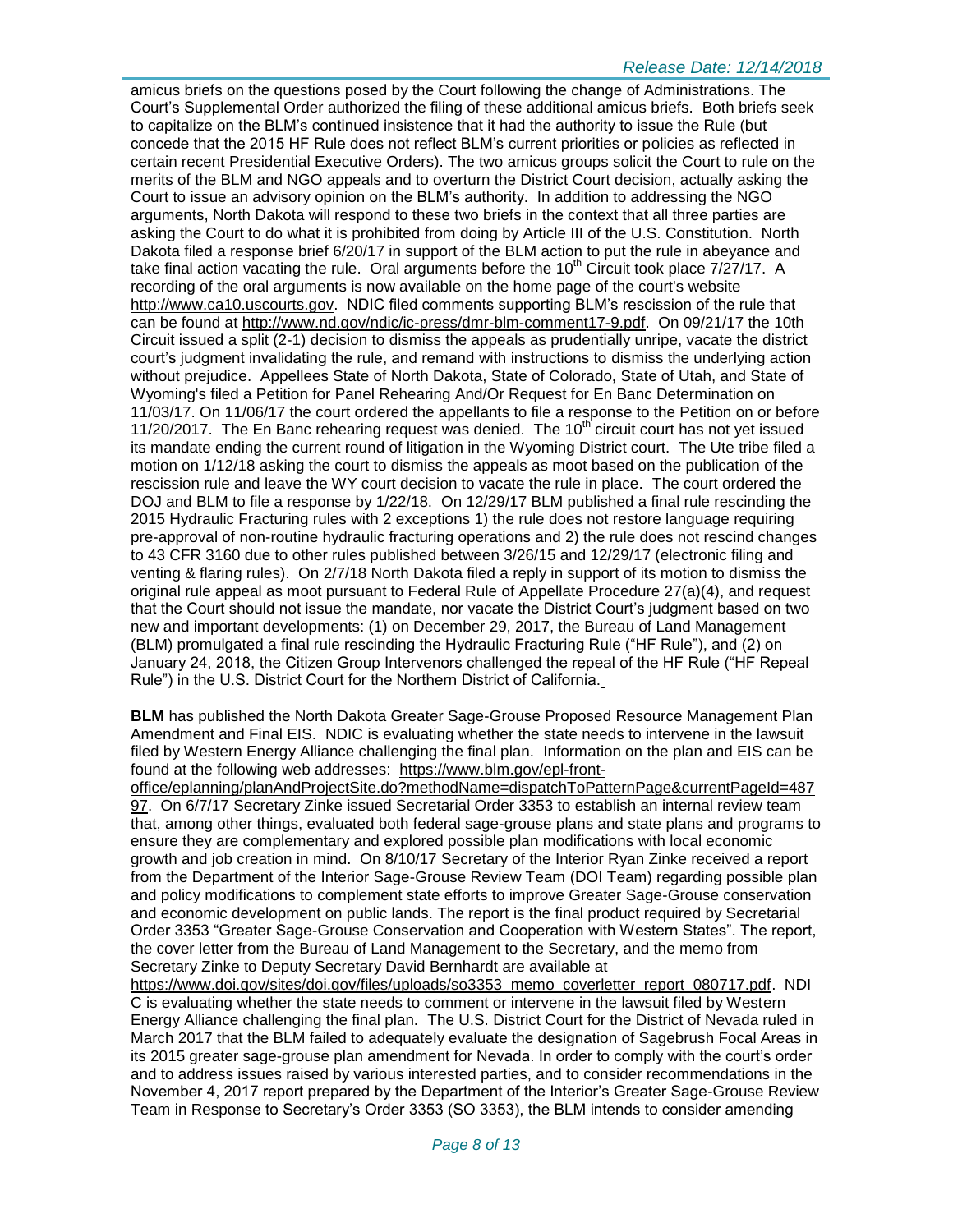these plans. The BLM published a notice that initiates the public scoping process for RMP amendment(s) with associated NEPA document(s). The notice can be found at [https://www.federalregister.gov/documents/2017/10/11/2017-21958/notice-of-intent-to-amend-land](https://www.federalregister.gov/documents/2017/10/11/2017-21958/notice-of-intent-to-amend-land-use-plans-regarding-greater-sage-grouse-conservation-and-prepare)[use-plans-regarding-greater-sage-grouse-conservation-and-prepare.](https://www.federalregister.gov/documents/2017/10/11/2017-21958/notice-of-intent-to-amend-land-use-plans-regarding-greater-sage-grouse-conservation-and-prepare) Comment period closed on December 27, 2017. The date(s) and location(s) of any scoping meetings will be announced at least 15 days in advance through local news media, newspapers and the BLM Web site at: [http://bit.ly/](http://bit.ly/​GRSGplanning) [GRSGplanning.](http://bit.ly/​GRSGplanning) In order to be included in the analysis, all comments must be received prior to the close of the 45-day scoping period or 15 days after the last public meeting, whichever is later. BLM will provide additional opportunities for public participation as appropriate. The NDIC comments, submitted on 12/1/17, can be found at [http://www.nd.gov/ndic/ic-press/dmr-comment-Sage.pdf.](http://www.nd.gov/ndic/ic-press/dmr-comment-Sage.pdf)

**BLM** On 8/9/17 the DOI Interior board of Land Appeals stayed drilling on the Slawson Torpedo wells. The MHA Nation appealed the BLM decision to grant drilling permits because the well pad is located 600 feet from Lake Sakakawea although a 2012 tribal law requires the wells be 2,640 feet from the lake. The spacing unit for the wells contains private, federal, and state minerals while the surface location is on private land within the boundaries of the Fort Berthold Reservation. On 8/15/17 U.S. District Court Judge Daniel Hovland granted Slawson's request to continue drilling and on 8/29/17 extended the order allowing drilling to continue until another hearing on the matter is held. On 6/21/18 the Mandan, Hidatsa and Arikara Nation sued the U.S. Department of the Interior challenging a decision from the agency's Office of Hearing and Appeals that the tribe said approved bids to drill near a lake within the boundaries of the nation's Fort Berthold Indian Reservation. Among other things, the nation asked for "an order setting aside and vacating the director's decision and holding that the eight [applications for permit to drill] must be denied because they are within 1,000 feet of Lake Sakakawea, the source of the MHA Nation's drinking water; or in the alternative reinstituting the board's stay order and remanding the case back to the Department of the Interior for reconsideration."

# **Environmental Protection Agency**

**EPA** On 08/21/2018 the U.S. Environmental Protection Agency (EPA) proposed a new rule to reduce greenhouse gas (GHG) emissions from existing coal-fired electric utility generating units and power plants across the country. This proposal, entitled the Affordable Clean Energy (ACE) Rule, establishes emission guidelines for states to use when developing plans to limit GHGs at their power plants. The ACE Rule replaced the prior administration's Clean Power Plan (CPP) and instead empowers states, promotes energy independence, and facilitates economic growth and job creation. Pursuant to President Trump's Executive Order 13873, which directed Federal agencies to review burdensome regulations, the EPA undertook a review of the CPP. Many believed the CPP exceeded EPA's authority under the Clean Air Act, which is why 27 states, 24 trade associations, 37 rural electric co-ops, and three labor unions challenged the rule. The Supreme Court issued an unprecedented stay of the rule. The proposal was published in the Federal Register on 8/31/18 and EPA will take comment on the proposal for 60 days (until 10/30/18) and will hold a public hearing. More information is available at [https://www.epa.gov/stationary-sources-air-pollution/proposal](https://www.epa.gov/stationary-sources-air-pollution/proposal-affordable-clean-energy-ace-rule)[affordable-clean-energy-ace-rule.](https://www.epa.gov/stationary-sources-air-pollution/proposal-affordable-clean-energy-ace-rule)

**EPA** On 08/24/18 Trump administration officials at EPA announced they are phasing out the agency's enforcement focus on animal waste pollution and the oil and gas industry. Enforcement chief Susan Bodine said she wants to shift the focus away from oil and gas as a sector deserving of extra scrutiny and toward prioritizing broad environmental problems, such as air pollution.

**EPA** On 6/26/18 EPA Administrator Pruitt direct the Office of Water to prepare a proposal for submission to the Office of Management and Budget and seek public comment within six months that proposes to consider, at a minimum, changes to EPA regulations that would govern the future use of EPA section 404(c) authority: 1) Eliminating the authority to initiate the section 404(c) process before a section 404 permit application has been filed with the Corps or a state, otherwise known as the "preemptive veto", 2) Eliminating the authority to initiate the section 404(c) process after a permit has been issued by the Corps or a state, otherwise known as the "retroactive veto", 3) Requiring a regional administrator to obtain approval from EPA Headqua11ers before initiating the section 404(c) process, 4) Requiring a regional administrator lo review and consider the findings of a final Environmental Assessment or Environmental Impact Statement prepared by the Corps or a state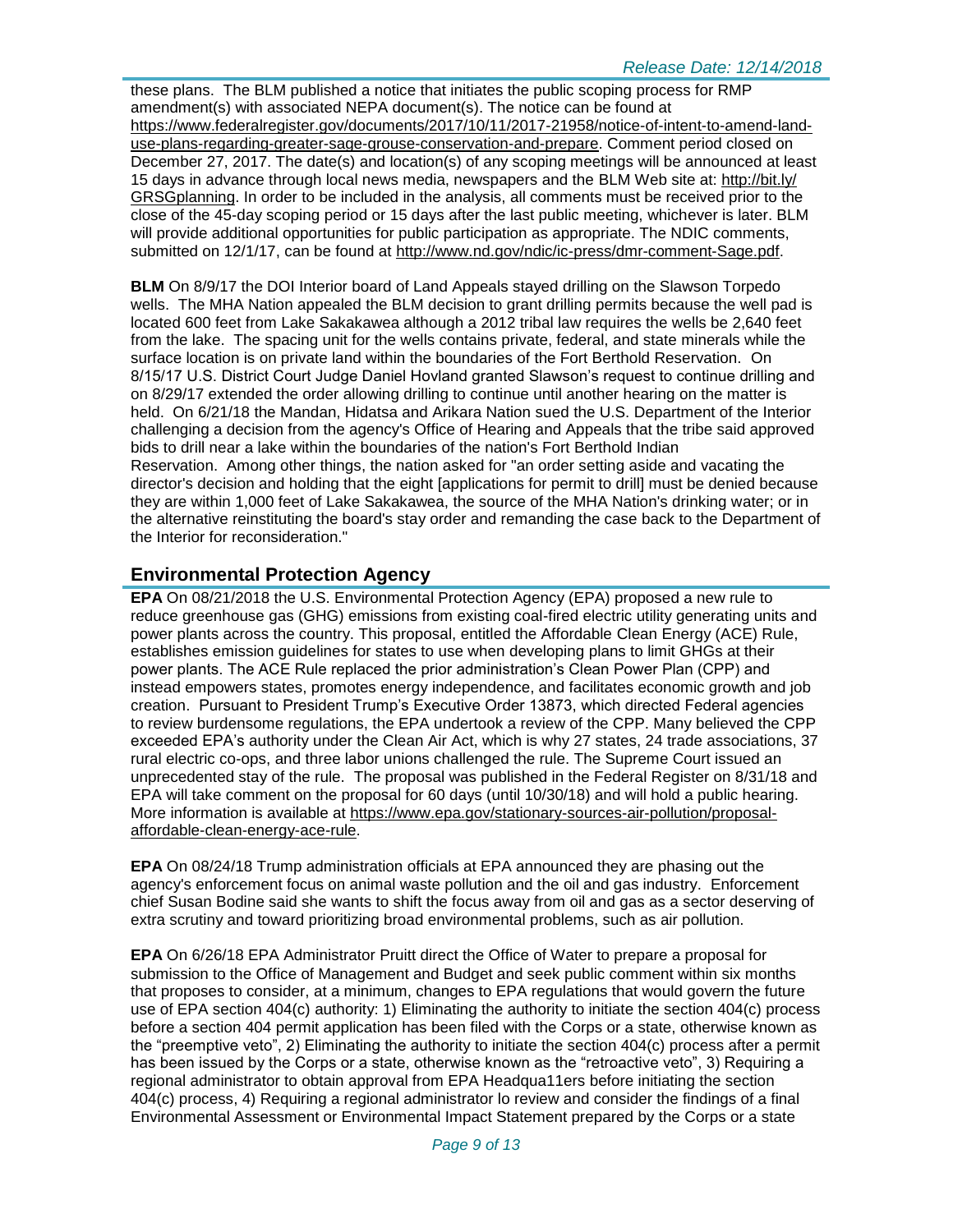before preparing and publishing notice of a proposed determination, and 5) Requiring the agency to publish and seek public comment on a final determination before such a determination takes effect.

**EPA** On 8/26/15 a coalition of environmental organizations filed a 60 day legal notice with the U.S. Environmental Protection Agency demanding more regulation of drilling and fracking waste. The groups are the Environmental Integrity Project, Natural Resources Defense Council, Earthworks, Responsible Drilling Alliance, San Juan Citizens Alliance, West Virginia Surface Owners Rights Organization, and the Center for Health, Environment and Justice. On 5/4/16 the same environmental groups filed suit against the EPA in the federal district court for the District of Columbia. The Plaintiffs Allege that EPA "has failed to meet its nondiscretionary duty" under the federal Resource Conservation and Recovery Act (RCRA ) to review and revise the RCRA Subtitle D solid waste regulations for O&G wastes every three years and that EPA last completed such a review in 1988 and that EPA has failed to review or revise the guidelines for state solid waste plans since 1981.

Plaintiffs want to force EPA to do two things-

1. Issue more stringent regulations for managing and disposing of O&G wastes, including on issues such as open-air pits and impoundments used for storing O&G wastewater, underground injection wells, and the transportation of O&G wastes by truck or pipeline.

2. Make the state solid waste plan guidelines more stringent and comprehensive. The document filed in the suit can be found at [http://environmentalintegrity.org/wp](http://environmentalintegrity.org/wp-content/uploads/2016-05-04-RCRA-OG-Wastes-Deadline-Suit-Complaint-FILED.pdf)[content/uploads/2016-05-04-RCRA-OG-Wastes-Deadline-Suit-Complaint-FILED.pdf](http://environmentalintegrity.org/wp-content/uploads/2016-05-04-RCRA-OG-Wastes-Deadline-Suit-Complaint-FILED.pdf) On 6/30/16 North Dakota filed motions to intervene in order to prevent a sue and settle situation that would adversely impact state regulatory jurisdiction and to dismiss the case. Motions to Intervene were also filed by the Texas Railroad Commission, American Petroleum Institute, Independent Petroleum Association of America, and the association of Texas oil and gas producer/royalty owners (TIPRO). The plaintiffs and EPA each filed motions to oppose the motions to intervene. North Dakota filed a reply in support of its motion on 9/23/16. Late Friday afternoon 11/18/16 the U.S. District Court in Washington DC denied North Dakota and the two industry association's Motions to Intervene. The Court accepted the NGOs' statements in their briefs that all they asked for in their Complaint was a deadline for EPA to conduct a rulemaking, and concluded that none of the intervenors had demonstrated a sufficient "injury" to support standing in that context. On 12/23/16, EPA and the NGOs submitted a proposed consent decree to the Court that would settle the RCRA Subtitle D litigation. Unlike under the Clean Air Act, there is no statutory RCRA requirement that the proposed decree be published in the Federal Register or put out for public comment. NDIC has significant concerns about the proposed decree and submitted a letter to the court expressing those concerns. Since the court denied ND's motion to intervene, ND is not a party. The consent decree was approved Dec. 28 by U.S. District Judge John D. Bates. The EPA has agreed to review the regulations and by November 2019 either propose new rules or determine that new rules aren't necessary. This is a sue and settle deal. On 1/13/17 North Dakota filed an appeal of the decision(s), consent decree, and federal reimbursement of plaintiffs legal costs. As part of the appeal process, on 03/24/17 North Dakota filed a statement of issues and the other administrative filings: (1) Whether the District Court erred in denying North Dakota's motion to intervene in order to represent its sovereign interests in a case in which the Plaintiffs-Appellees seek to compel the U.S. Environmental Protection Agency ("U.S. EPA") to review and revise solid waste management regulations under Subtitle D of the Resource Conservation and Recovery Act. (2) Whether the District Court erred in concluding that North Dakota did not have Article III standing in this case. (3) Whether the District Court erred in concluding that North Dakota should be held to a different, and more stringent, standard for Article III standing than the Plaintiffs-Appellees. (4) Whether the District Court erred in entering a Consent Decree that violates Subtitle D of RCRA because it omits statutory non-discretionary duties with which U.S. EPA must comply, and would impose new non-discretionary duties on U.S. EPA that are not contained in the statute. North Dakota filed its opening appeal brief in the UNITED STATES COURT OF APPEALS FOR THE DISTRICT OF COLUMBIA CIRCUIT on 5/23/17. The EPA and the NGOs filed briefs 6/21/17 and North Dakota filed a reply brief 7/5/17. Oral arguments on the denial of North Dakota's motion to intervene were conducted on 11/07/17. On 11/28/17 the D.C. Circuit denied North Dakota's appeal in the RCRA Subtitle D case. The Court did not engage the state's arguments and decided the case based on precedent from previous industry cases in which they denied intervention in "sue and settle" cases.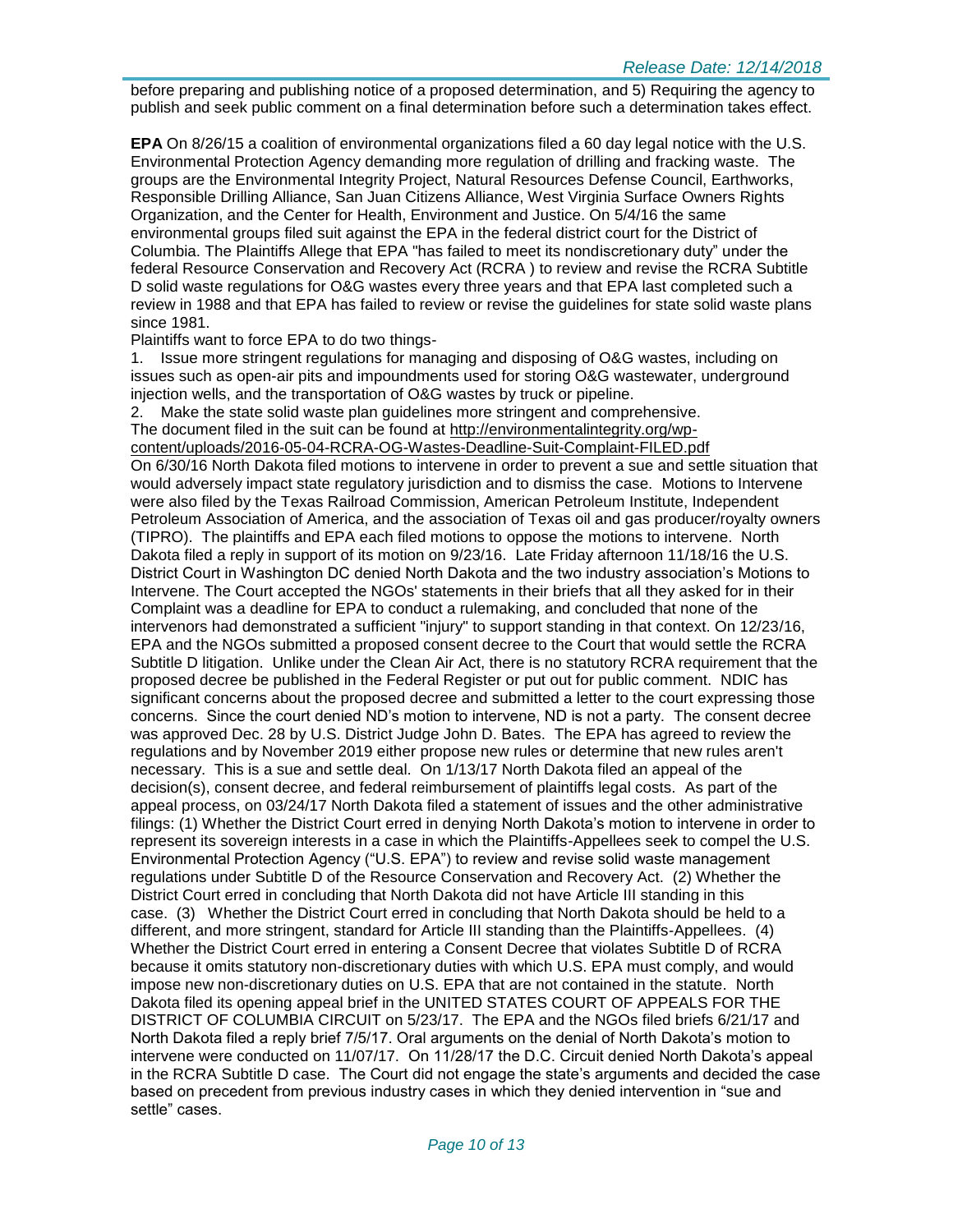**EPA** On 6/3/16 the final rule proposing a suite of changes to Clean Air Act permitting requirements for new and modified emissions sources in the oil and natural gas industry was published in the Federal Register. On 6/29/16 the NDIC decided to file a Petition for Review with the US Appeals Court for the District of Columbia to defend the state's sovereign jurisdiction over oil and gas regulation. Thirteen other states have joined this effort. North Dakota declined the standard offer to explore settlement through the court's mediation program.

The proposed actions and NDIC comments are as follows:

o Proposed New Source Performance Standards – Docket ID number EPA-HQ-OAR-2010- 0505. NDIC comments can be found at [http://www.nd.gov/ndic/ic-press/EPA-HQ-OAR-2010-](http://www.nd.gov/ndic/ic-press/EPA-HQ-OAR-2010-0505.pdf) [0505.pdf](http://www.nd.gov/ndic/ic-press/EPA-HQ-OAR-2010-0505.pdf)

o Draft Control Techniques Guidelines – Docket ID number: EPA-HQ-OAR-2015-0216. NDIC comments can be found at<http://www.nd.gov/ndic/ic-press/EPA-HQ-OAR-2015-0216.pdf> o Proposed Source Determination Rule – Docket ID number: EPA-HQ-OAR-2013-0685. NDIC comments can be found at<http://www.nd.gov/ndic/ic-press/EPA-HQ-OAR-2013-0685.pdf> o Proposed Federal Implementation Plan for Implementing Minor New Source Review Permitting in Indian Country – Docket ID number: EPA-HQ-OAR-2014-0606. NDIC comments can be found at [http://www.nd.gov/ndic/ic-press/EPA-HQ-OAR-2014-0606.pdf.](http://www.nd.gov/ndic/ic-press/EPA-HQ-OAR-2014-0606.pdf)

North Dakota et al. and EPA have filed motions to govern further proceedings and briefing schedules. On 3/28/17 President Trump issued an executive order which in part directs "The Administrator shall review the final rule entitled "Oil and Natural Gas Sector: Emission Standards for New, Reconstructed, and Modified Sources," 81 Fed. Reg. 35824 (November 3, 2016), and any rules and guidance issued pursuant to it, for consistency with the policy set forth in section 1 of this order and, if appropriate, shall, as soon as practicable, suspend, revise, or rescind the guidance, or publish for notice and comment proposed rules suspending, revising, or rescinding those rules." On 4/7/17 EPA filed a motion to hold the cases in abeyance. On 6/8/17 the NGO environmental groups challenged EPA's November 5th decision to issue a 90 day stay of the Rule's upcoming implementation dates. The NGOs argue that EPA's justifications for its stay (onerous implementation costs and excessive state administrative burdens) of the Rule were already raised and rejected by EPA during EPA's original rulemaking and that the requirements of a "judicial stay" are not met. The NGO's action is a new case, filed in the D.C. Circuit. They have also filed an emergency motion asking the Court to immediately vacate EPA's decision. On November 3 the DC Circuit court issued a 2:1 decision granting the NGO petition and vacating EPA's 90 day stay of the rule. North Dakota filed an amicus brief in support of the EPA stay. On 7/13/17 the same DC Circuit court granted an EPA motion to recall the mandate and granting 14 days for then EPA to seek reconsideration or review by the full court. API and WVA along with other states filed petitions for rehearing en banc, but on 8/10/17 the entire DC Circuit issued an order denying the API and WVa et al States petitions. EPA now proposes a 2-year stay of certain provision in the oil and gas NSPS. North Dakota filed comments on 8/9/17 in support of the proposed 2-year stay. On 11/8/17 EPA published a Federal Register notice request for supplemental comments relating to the current Administration's efforts to change course on the oil and gas sector methane regulations put in place by the Obama Administration. North Dakota did not submit additional comment to EPA because the North Dakota comments submitted on 8/9/17 correctly advocate that EPA's rationale for the two year stay also justifies outright repeal of the original Rule, so it justifies a two year stay. On 9/11/18 EPA proposed targeted improvements to the 2016 New Source Performance Standards for the oil and gas industry that streamline implementation, reduce duplicative EPA and state requirements, and significantly decrease unnecessary burdens on domestic energy producers. This oil and gas targeted improvements package is expected to save up to approximately \$484 million in regulatory costs from 2019 – 2025 or \$75 million annually. More detailed information including how to comment can be found at [https://www.epa.gov/sites/production/files/2018-](https://www.epa.gov/sites/production/files/2018-09/documents/oil_and_gas_technical_proposal_fact_sheet.9.11.18_0.pdf) [09/documents/oil\\_and\\_gas\\_technical\\_proposal\\_fact\\_sheet.9.11.18\\_0.pdf.](https://www.epa.gov/sites/production/files/2018-09/documents/oil_and_gas_technical_proposal_fact_sheet.9.11.18_0.pdf)

**EPA** published an advanced notice of proposed rule-making to seek comments on the information that should be reported or disclosed for hydraulic fracturing chemical substances and mixtures and the mechanism for obtaining this information. The proposed rule-making is in response to a petition from Earthjustice and 114 other groups who are opposed to the use of the GWPC-IOGCC FracFocus website process of chemical disclosure and any type of trade secret protection for hydraulic fracturing fluid mixtures. These groups are requesting EPA regulation of chemical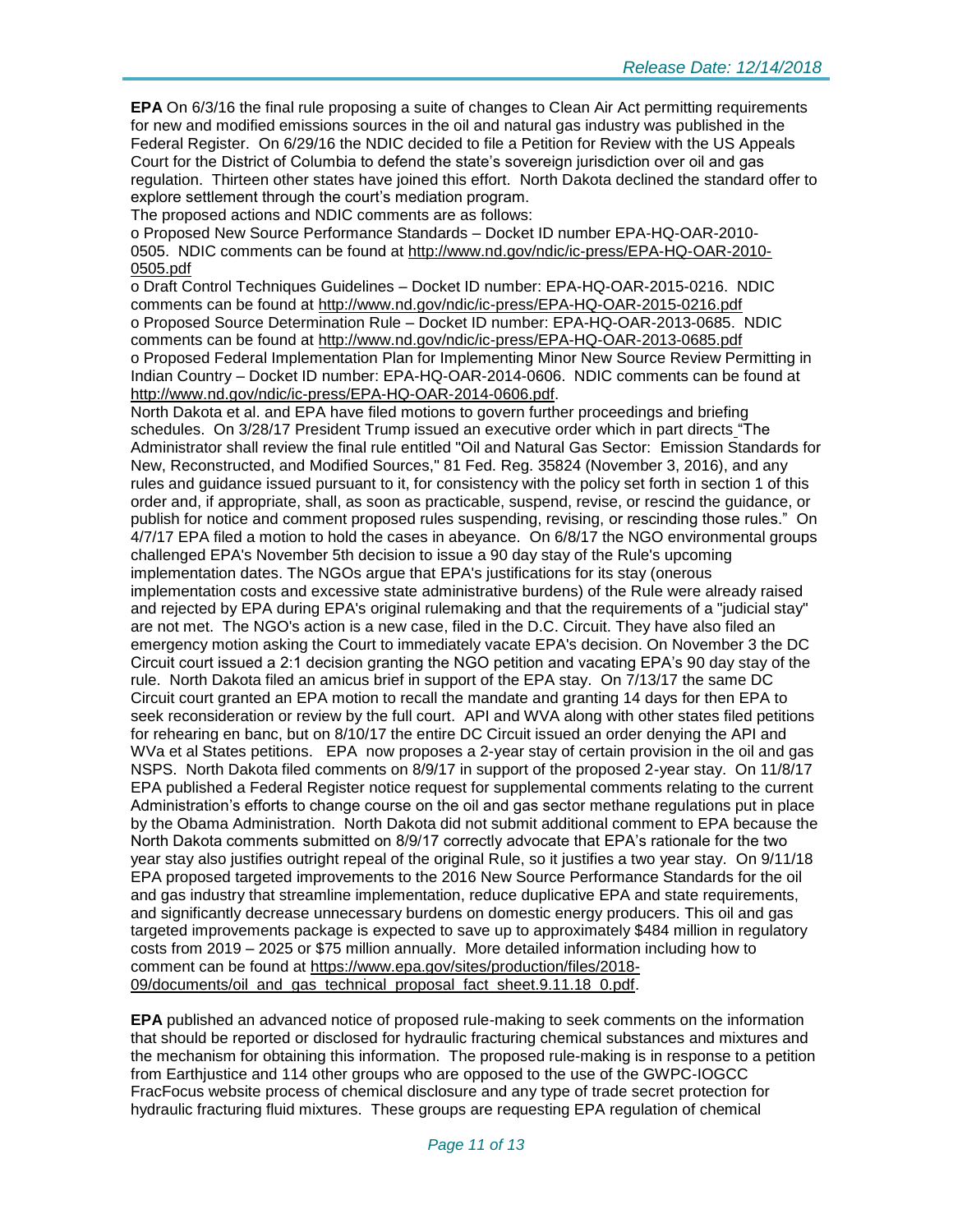disclosure under the federal Toxic Substances Control Act. Thanks to all who provided comments in support of a "states first" policy. NDIC comments can be viewed at [http://www.nd.gov/ndic/ic](http://www.nd.gov/ndic/ic-press/DMR-frac714.pdf)[press/DMR-frac714.pdf](http://www.nd.gov/ndic/ic-press/DMR-frac714.pdf)

**EPA** Administrator, Gina McCarthy, and the Assistant Secretary of the Army (Civil Works), Jo Ellen Darcy, signed the "Waters of the United States" final rule on 05/27/2015. The final rule was published in the Federal Register 7/29/15 and became effective in 37 states on 8/28/15. North Dakota, Alaska, Arizona, Arkansas, Colorado, Idaho, Missouri, Montana, Nebraska, New Mexico, Nevada, South Dakota, and Wyoming filed a lawsuit in U.S. District Court, claiming the final rule would harm states as regulators of the waters and lands. On 8/27/15 Federal District Judge Erickson granted a preliminary injunction preventing enforcement of the rule in the 13 states. The North Dakota case will now be subject to appeal, but no schedule has been set at this time. NDIC comments can be viewed at<http://www.nd.gov/ndic/ic-press/WOTUS-comments.pdf> Texas, Mississippi and Louisiana filed a joint complaint in the U.S. District Court for the Southern District of Texas, charging that the rule is unconstitutional. Ohio and Michigan filed a complaint in the U.S. District Court for the Southern District of Ohio, alleging that the expansion of jurisdiction includes dry land. Georgia and eight other states (Alabama, Florida, Kansas, Kentucky, South Carolina, Utah, West Virginia and Wisconsin) filed suit in the U.S. District Court for the Southern District of Georgia, asking the court to vacate the rule and block its enforcement by injunction. On 10/9/15 the United States Court Of Appeals for the Sixth Circuit granted a nationwide stay of the WOTUS rule pending jurisdiction determinations. On 2/28/17 President Trump signed an executive order directing the EPA to take action, paving the way for the elimination of the rule. North Dakota plans to continue active participation in the litigation of this rule until the EPA takes final action eliminating the rule. On 6/27/17 The EPA and USACOE filed an official proposal to withdraw the rule and begin a replacement rulemaking process. The proposed rule was published in the Federal Register on 6/27/17. A group of North Dakota agencies filed comments supporting withdrawal of the rule and beginning the replacement process.

### **Pipeline and Hazardous Materials Safety Administration**

**PHMSA** Advance notice of proposed rulemaking (ANPRM)was announced 1/10/17. SUMMARY: PHMSA is considering revising the Hazardous Materials Regulations (HMR) to establish vapor pressure limits for unrefined petroleum-based products and potentially all Class 3 flammable liquid hazardous materials that would apply during the transportation of the products or materials by any mode. PHMSA is currently assessing the merits of a petition for rulemaking submitted by the Attorney General of the State of New York regarding vapor pressure standards for the transportation of crude oil. The petition requests that PHMSA implement a Reid Vapor Pressure (RVP) limit less than 9.0 pounds per square inch (psi) for crude oil transported by rail. This rule making could substantially interfere with NDIC oil conditioning regulations. You can read about the NDIC regulations at [https://www.dmr.nd.gov/oilgas/2014Permitting\(2\).asp.](https://www.dmr.nd.gov/oilgas/2014Permitting(2).asp) NDIC submitted comments on 3/20/17 and the comment period closed on 5/19/17. On 6/6/2018 Senator Schumer wrote urging DOE and PHMSA to propose and quickly finalize a rule establishing federal volatility standards for the shipment of crude oil by rail in the United States. The NDIC submitted letter on 6/28/18 to proactively correct several conclusions and statements in Senator Schumer's letter about NDIC oil conditioning regulations and provide the background and a better understanding of the state's oil conditioning standards for Bakken, Three Forks, and/or Sanish crude oil prior to market transport.

# **U.S. Forest Service**

**USFS** published for comment on 11/2/18 draft supplemental environmental impact statement for oil and gas leasing on the Dakota Prairie Grasslands. The proposal documents can be found at <https://www.fs.usda.gov/project/?project=40652> and clicking on Analysis. Comments can be mailed, hand delivered between the hours of 8:00 a.m. and 4:30 p.m. Monday through Friday; or faxed to (701) 227-7801. To submit comments electronically, please send to: [comments-northern-dakota](mailto:comments-northern-dakota-prairie@fs.fed.us)[prairie@fs.fed.us.](mailto:comments-northern-dakota-prairie@fs.fed.us) Electronic comments must be submitted in rich text format (rtf), Word (.doc) or Word Perfect format. The subject line must contain the name of the project for which you are submitting comments. Comments are due by 4:30 p.m. on 12/17/18. The recommended alternative